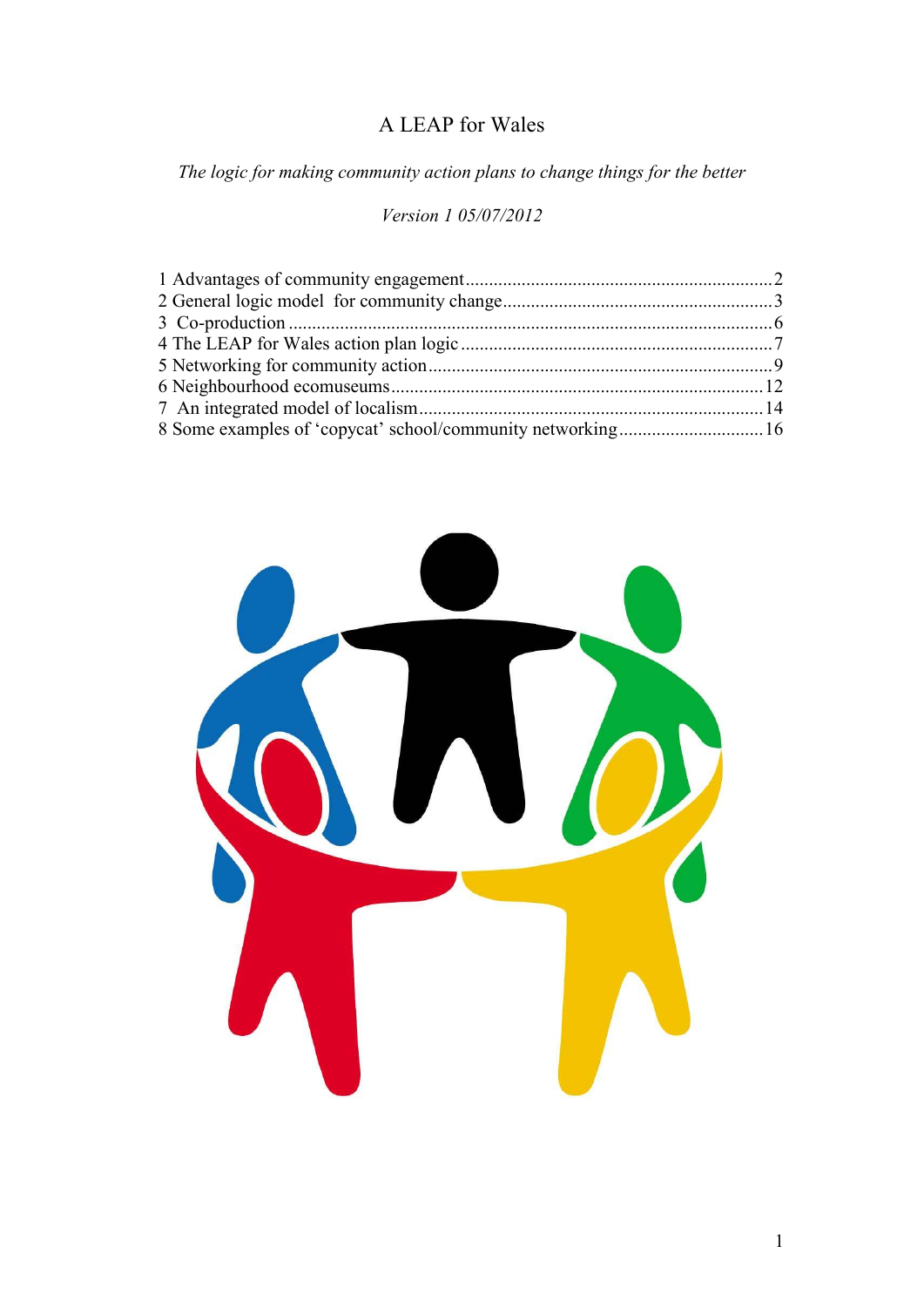# *1 Advantages of community engagement*

#### *A national government view*

In 2010, the Social Justice Department of the Welsh Government produced an action plan to develop a high quality and responsive community development sector in Wales, with a focus on bringing about change founded on social justice, equality and inclusion. The aim is to strengthen Wales's economic performance and transform the life chances of people in Wales. This requires a community development workforce that can support the creation of an inclusive society that encourages individuals to achieve their potential and contribute to society and their communities. The objective therefore is to transform learning for young people and adults by facilitating communities to identify their own needs and aspirations, take action to exert influence on the decisions which affect their lives, improve the quality of their own lives, the communities in which they live, and societies of which they are a part.

#### *A local government view*

Wrexham Borough Council Leader Aled Roberts has illustrated through a series of examples how his own local authority had benefited from involving residents in setting up and running local services. This experience also demonstrated that there is no single model of neighbourhood regeneration because communities are best placed to decide how it should be done. Quoted from ''Bringing Neighbourhood Centre Stage in Wales; 2008'

http://www.jrf.org.uk/sites/files/jrf/1910-regeneration-neighbourhood-involving.pdf

#### *A community view*

'Come Outside!' is a new Wales-wide scheme, which enables communities to gain the benefits that the outdoors has to offer. By addressing community needs and aspirations through outdoor activities, participation becomes valued and the benefits are sustained. Dave Horton, Senior Community Development Worker Ely/Caerau, where this scheme was tested in Cardiff, said:

 "This project is aimed at uniting the communities of Ely and Caerau and giving people the confidence to enjoy their local environment.

"It also offers the local community a chance to learn new conservation skills such as planning and managing green spaces."

#### *A school view*

"Schools should engage with families and the broader community, including businesses, other statutory agencies and the voluntary sector. Schools also need to work with other agencies to address the well-being and citizen aspirations of individual learners. When schools work with other agencies to deliver joined-up programmes, the full range of resources and expertise can be harnessed to deliver improved learner outcomes and well-being."

http://www.raise-wales.org.uk/centralsouth-resource-maw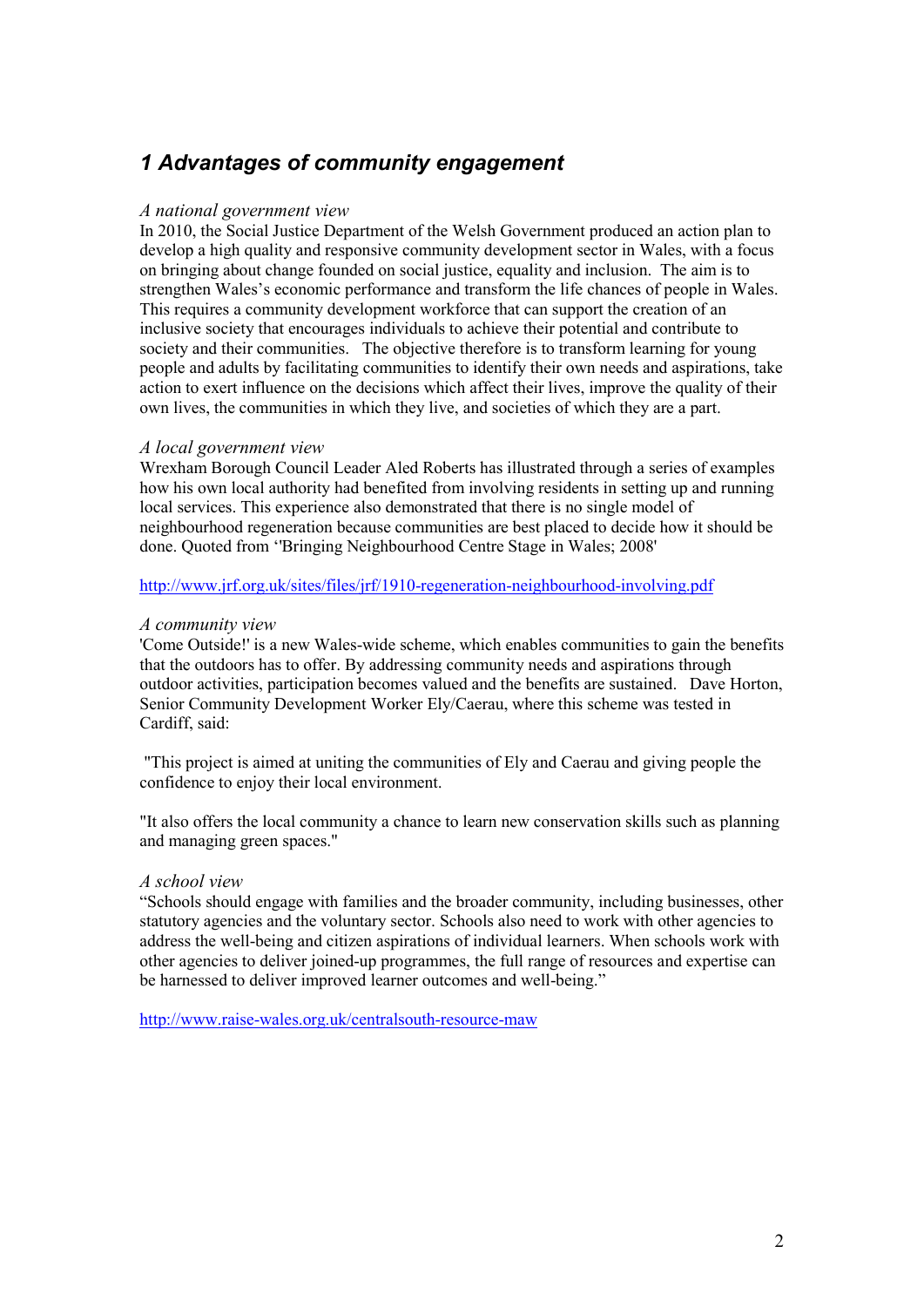# *2 General logic model for community change*

A logic model is a story or picture of how an effort or initiative is supposed to work. The process of developing the model brings together stakeholders to articulate the goals of the program and the values that support it, and to identify strategies with desired outcomes of the initiative. These strategic plans are turned into action plans using an operational planning and recording system.

As a means to communicate a program visually, within a coalition or work group and to present it to external audiences, a logic model provides a common language and reference point for everyone involved in the initiative.

A logic model is essential for collaborative community planning, implementing a plan and evaluating the initiative. It helps stakeholders in the neighbourhood to agree on short-term as well as long-term objectives during the planning process, decide on activities and actors, and establish clear criteria for evaluation during the effort. When the initiative ends, it provides a framework for assessing overall effectiveness of the initiative, as well as the activities, resources, and external factors that played a role in the outcome.

To develop a specific model, it will probably be necessary to use both forward and reverse logic. Working backwards, a start can be made with the desired outcomes and then identify the strategies and resources leading to projects that will accomplish them. Combining this with forward logic produces an operational pathway to produce the desired effects (Fig 1).



Fig 1 General community planning logic http://ctb.ku.edu/en/default.aspx

The model will probably be revised. This is precisely one advantage to using a logic model. because it relates program activities to their effect,. It helps keep stakeholders focused on achieving outcomes, while it remains flexible and open to finding the best means to enact a unique story of change. For these reasons it is important to start with a prepared document template. It is important that this template produced a 'live' document that is kept up to date and does not gather dust on the shelf.

An understanding of planning logic is necessary for all human activities, from baking a cake to running a multi-national corporation. The basic procedure for making a community action plan is to set a measurable objective for a feature of the neighbourhood that raises a local issue, schedule the work to be done to meet the goal, and report what was actually done. Monitoring is then carried out to check how close the outcome is to the objective. Plans are essentially diaries of what to do, what was done, what the outcome was and what remains to be done.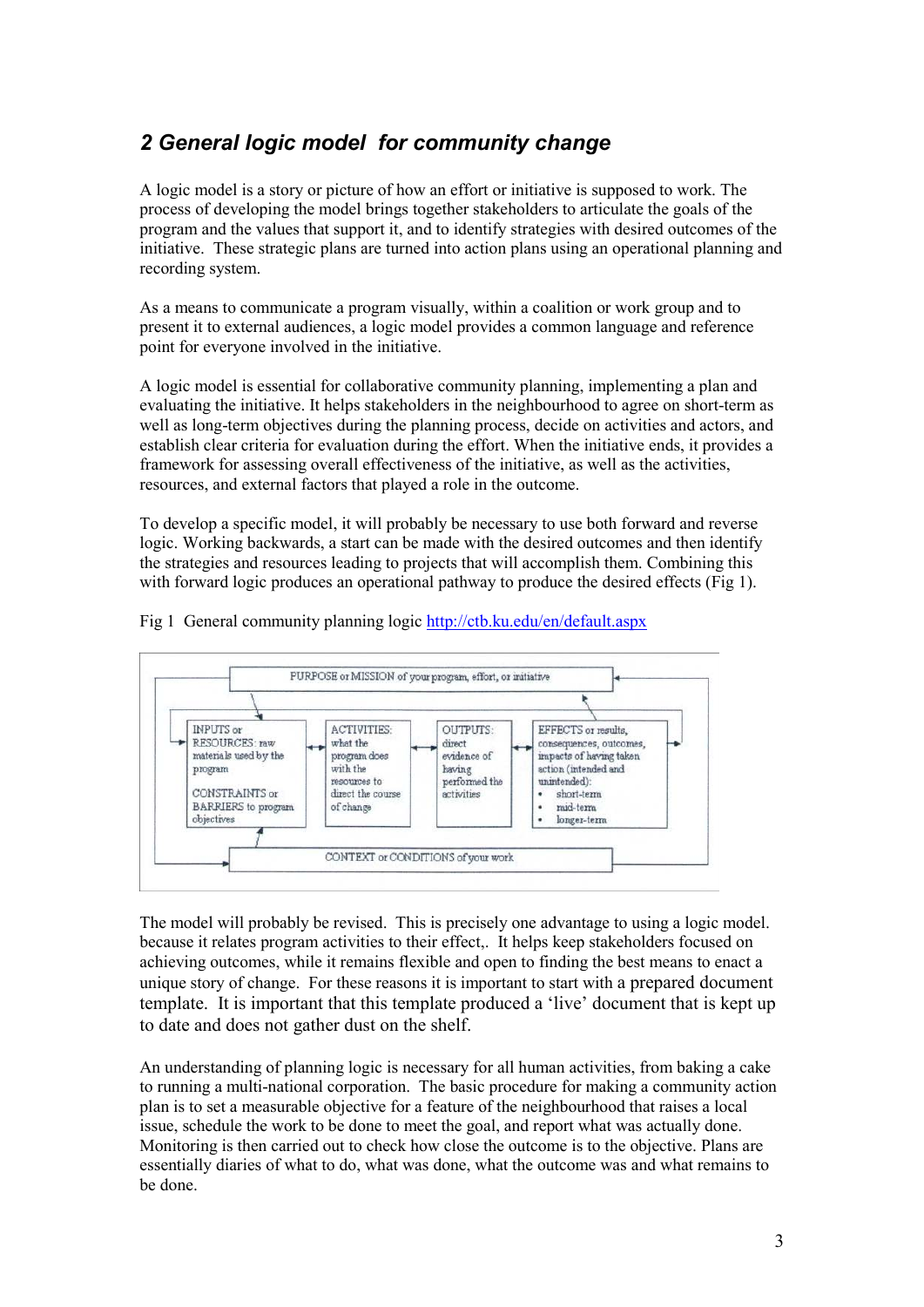Making a start with local 'green' issues is good beginning because the increase and maintenance of local biodiversity is the central principle of sustainable development on all geographical scales and is closely associated with the establishment of a sense of place. This could be tidying up waste ground, tree planting etc.

Sense of place encompasses the meanings that a given place holds for people and the attachments that people develop for that place. It is expressed when people say they feel good about where they live.

There is a broad environmental element, pinpointed by what have come to be known as 'front door issues of environmental poverty' and an economic element (the 'back kitchen' issues of traditional poverty.

Environmental justice seeks solutions to front door issues of environmental poverty. These issues are usually defined in the 'square mile' where people live, walk and socialise.

The overall aim of a logic model for making an action plan for community change is therefore to increase the proportion of people who feel good about their square mile/neighbourhood'. Success in achieving this objective is measured with simple before and after surveys that can be done within the community. Valid and reliable surveys for measuring sense of place exist and have been tested successfully as assessment instruments. These yield outcome performance indicators of the community action plan.

Factors influencing community well being are many and varied:

i Sociability, which includes:

Number of women, children and elderly Social networks Volunteerism Evening use of the neighbourhood Street life

ii Uses and activities, which includes: Ownership of local business Land use patterns Property values Rent levels Shops

iii Comfort and image, which includes Crime Sanitation rating Littering/refuse collection Condition of buildings Trees, gardens and grass Graffiti Local history/heritage highlights Signage Recreation/play areas Creative arts groups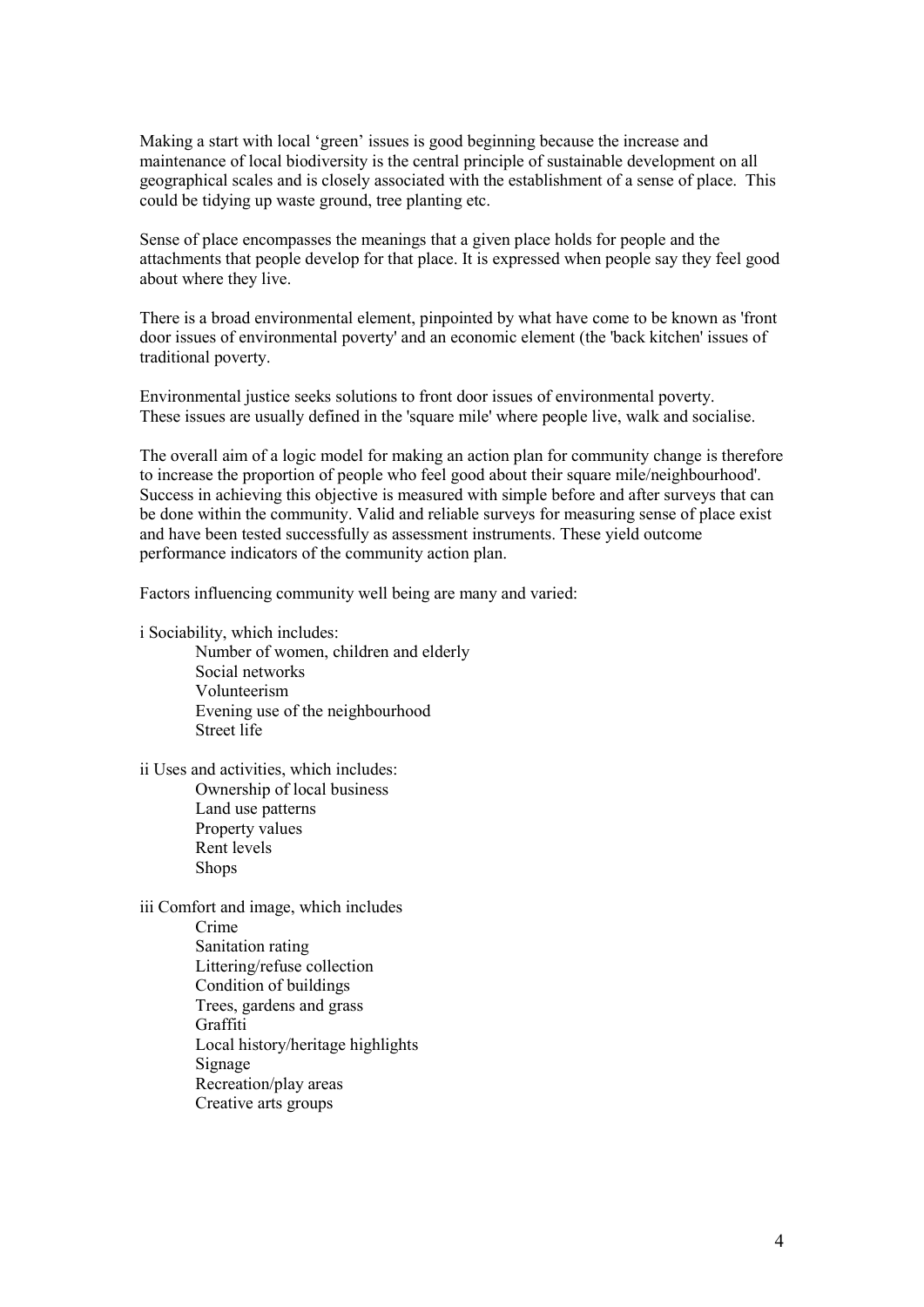iv Access and linkages, which includes Traffic Public transport Pedestrian and cycling activity Condition of roads and pavements Parking patterns

Success in creating a good sense of place depends on bringing many different providers of expertise and finance together to enable community volunteers to address one or more of above factors in an action plan.



"Action plans express the passions people have about their neighbourhood"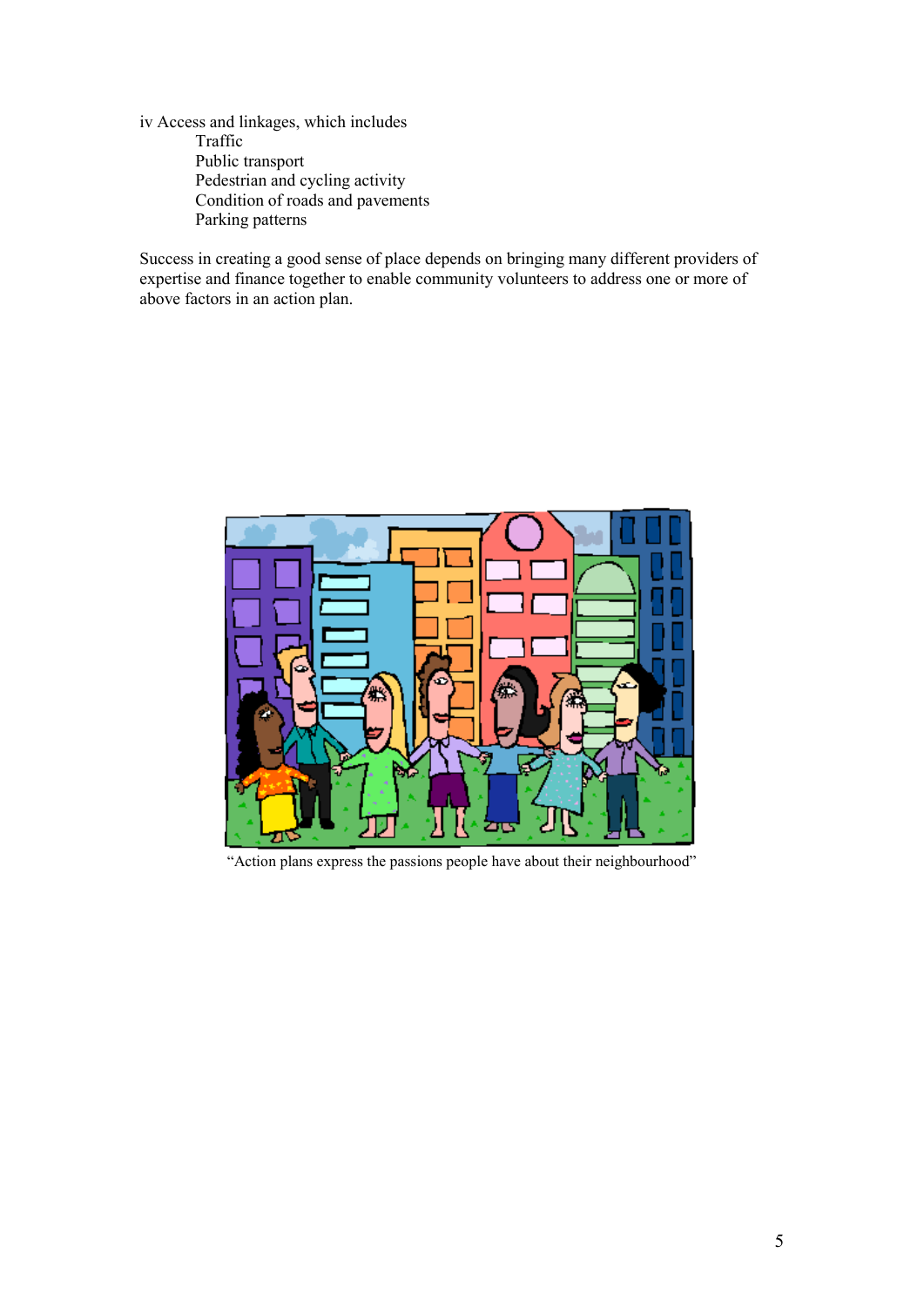### *3 Co-production*

Co-production as a system

A Definitions of co-production

"On a simple level, co-production is about involving people in the delivery of public services, helping to change their relationship with services from dependency to genuinely taking control." -Communities in Control, NHS Tayside Health Equity Strategy

"Co-production means delivering public services in an equal and reciprocal relationship between professionals, people using services, their families and their neighbours." - New Economics Foundation It recognises and aims to combine and strengthen different kinds of knowledge and experience, changing the balance of power from the professional towards the service user." - Scottish Community Development Centre

"I dislike the term co-production.....but absolutely support the concept. It is about involving people not only in the rowing and the steering of the boat, but also in actually building it." - Mr Sandy Watson OBE DL, Chairman NHS Tayside

"Co-production is the process of active dialogue and engagement between people who use services, and those who provide them" - Sir Harry Burns, Chief Medical Officer for Scotland

"On a personal level it's about learning to let go of my control, and rely instead on my influence, as an equal partner, over the things which affect the lives of other people." - Dr Drew Walker, director of Public Health, NHS Tayside

'For me it's about combining our mutual strengths and capacities so that we can work with one another on an equal basis to achieve positive change' - Fiona Garven, Director, SCDC

'…co-design involves many actors with different knowledge and backgrounds who get together to improve on each other's ideas and develop something new. In codesign, we often use the term 'rehearsing the future',"

B Co-production as a 3-step procedure

Step 1 Social engagement to exchange ideas and values

- Gaining insights of the community's needs
- Gaining insights of the community's assets to meet the needs

Step 2 Technical enablement to reach desired outcomes

- Setting objectives as desired outcomes and making a plan to gather and schedule assets to reach these outcomes
- Review the actual outcomes against the desired outcomes

Step 3 Modify the plan if necessary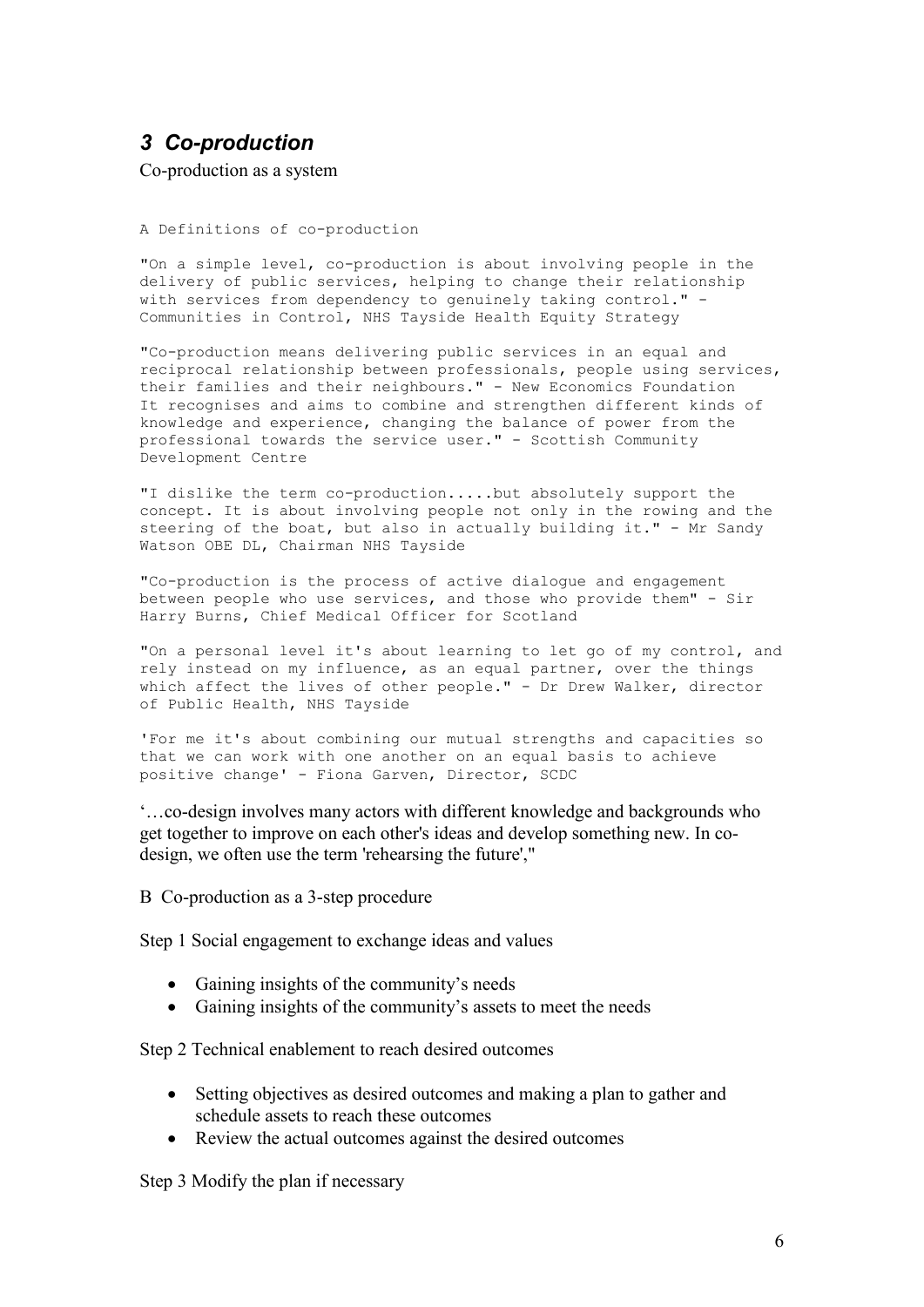### *4 The LEAP for Wales action plan logic*

LEAP stands for 'learning, evaluation and planning', which is the title of a community framework document designed by the Scottish Community Development Centre (SCDC) to support a partnership approach to achieving change and improvement in the quality of community life (Fig 2).

'LEAP for Wales' is a development of the Scottish initiative as a community planning/recording procedure, which incorporates the feedback logic of the conservation management system (CMS) software, used by UK Environment Agencies and Wildlife Trusts to produce conservation management plans for nature sites. Making a community LEAP for Wales is based on answering the following seven questions (Fig 3).

1 What are the issues that bug the community? (*Identifying the need*) 2 What does the community want to see happen? (*Setting the vision and the specific objectives*) 3 What are the barriers preventing the community getting where it wants to be? (*Determining the limiting factors of the objectives*) 4 How will the team know when they have overcome the barriers? (*Setting measurable outcomes as performance indicators*) 5 What work has to be done? (*Scheduling resources and actions*) 6 What progress is being made? (*Monitoring by measurement of outcome performance indicators*) 7 Who needs to know the outcomes? (*Feedback reports to the team, partners and funders*)

The SCDC says their LEAP framework should be useful to community organisations; local authorities; voluntary sector organisations; and policy makers, particularly those involved in community well being programmes, community planning partnerships, community regeneration programmes, and social inclusion and social justice initiatives.

- It encourages critical questioning to ensure that all those with a stake in taking action for environmental improvements are working to a shared agenda.
- The LEAP framework emphasises self-evaluation, encouraging participants to take joint responsibility for planning and evaluation throughout a project or programme.
- It is a learning-based planning and evaluation framework to support good practice in community working to improve the quality of community life.
- It helps identify the difference a community hopes to make, to plan more effectively, work in partnership with each other and other members of the community, and learn the lessons from the experience.
- The LEAP framework can be used in different contexts, to support the work of different sectors, and at project, programme and policy level. It is particularly useful as a tool to support partnership working and the production of community action plans.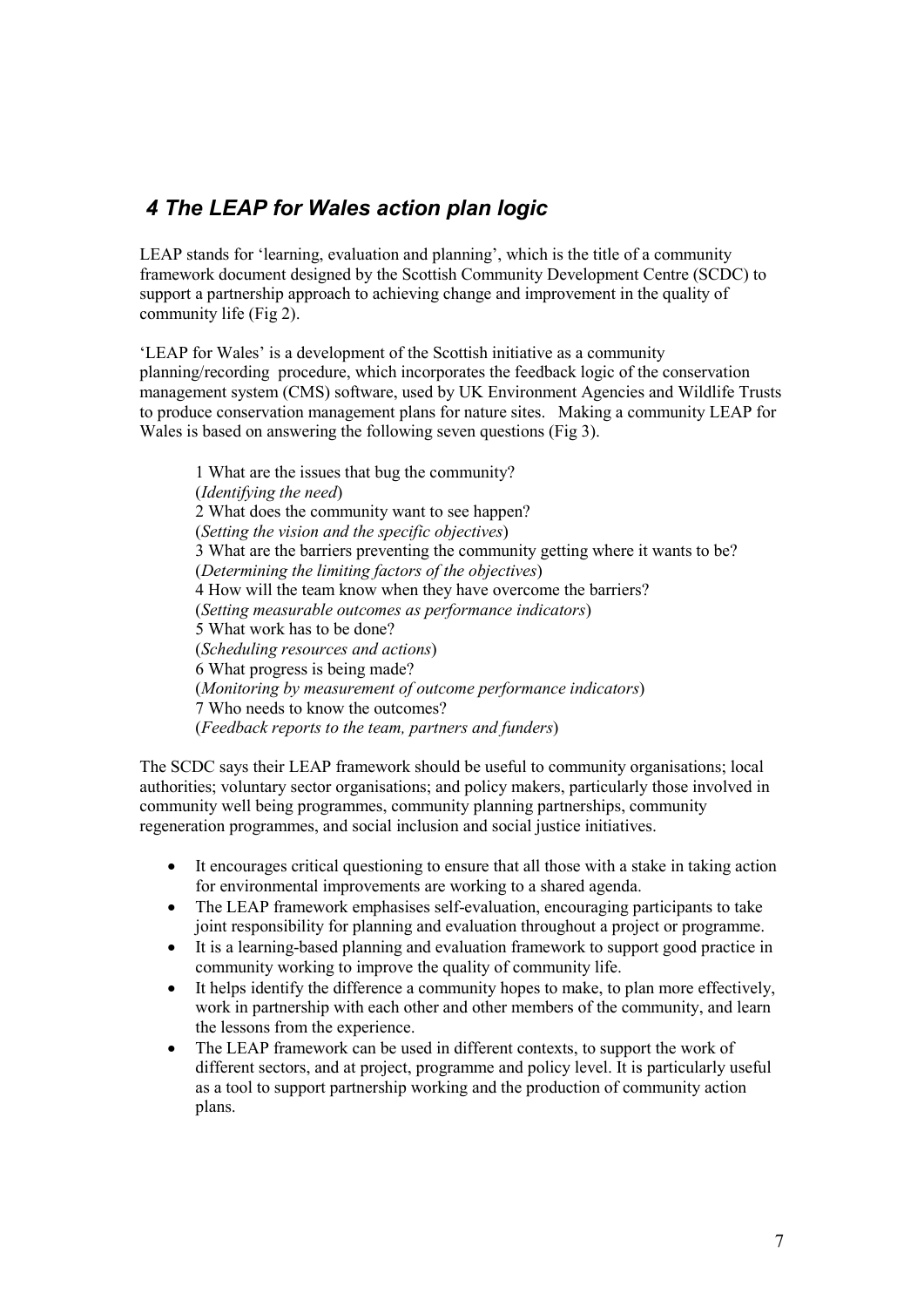

Fig 2 The original LEAP logic diagram (2005)

Fig 3 The LEAP for Wales logic diagram

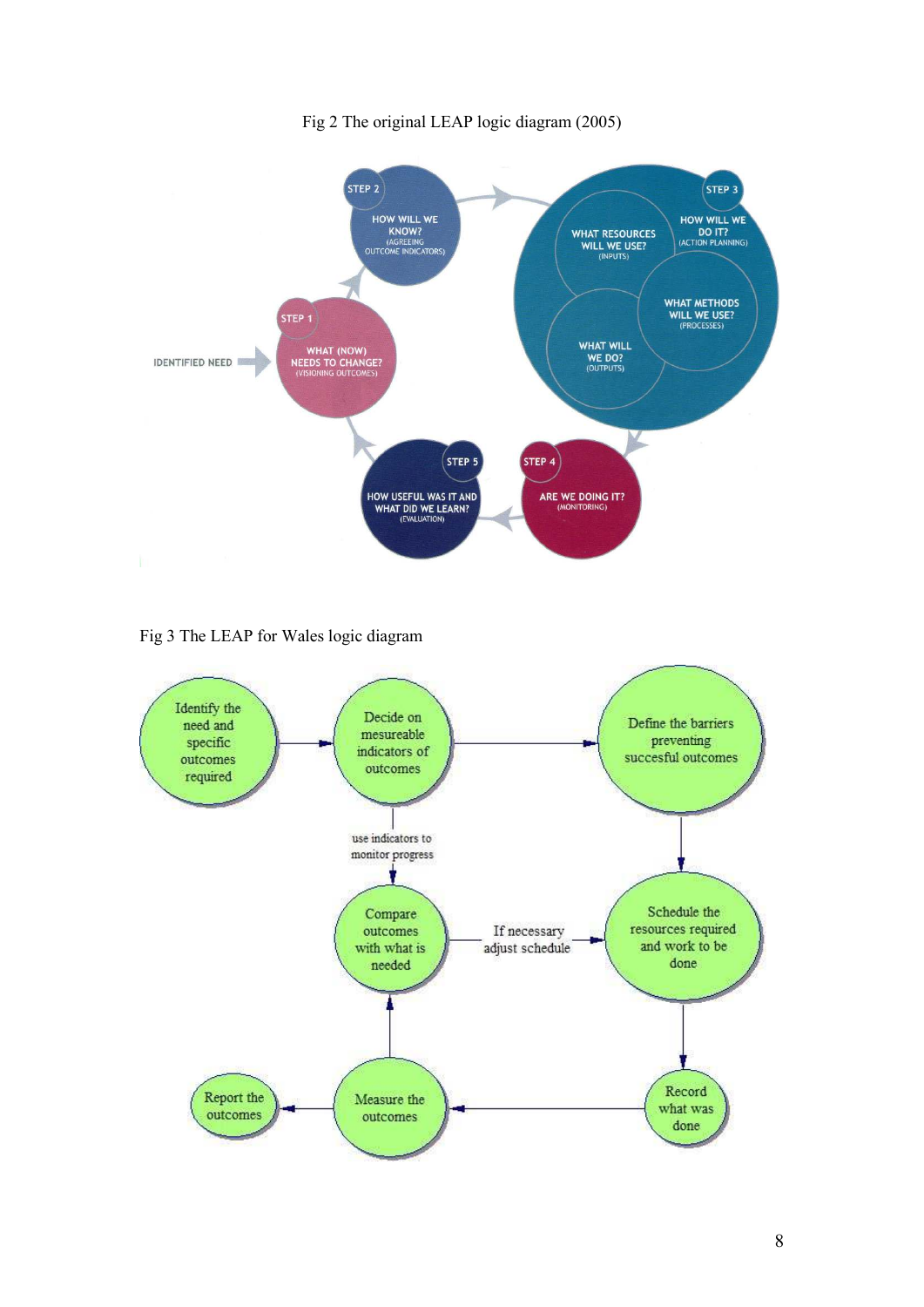### *5 Networking for community action*

Plans can be made on paper, when a community sets out to answer the seven questions of the CMS logic, but using software as a set of spreadsheets or a dedicated database-diary is better for continuity and reporting. In a wider community context, conservation management is equated with planning for sustainability in all aspects of community life. Every nook and cranny of a neighbourhood becomes a distinctive place worthy of environmental surveillance and a community action plan. A plan can be modelled on the preservation or enhancement of the community's core green heritage assets, no matter how small. The plan can then be extended to include the management of other community assets/issues, such as health, transport, security, energy use, tidiness, and opportunities for employment and recreation. In this context the basic planning logic unifies action and recording across sectorial boundaries.

When the UK strategy for sustainable development was first launched, the idea of a national citizen's environmental network was proposed. The aim was to unite people to share their ideas and achievements in making and running community action plans for living sustainably. It was envisaged that a 'copycat network' should be initiated and controlled at the community level to ensure good ideas and practices are copied and multiplied. However, the idea as it was originally proposed, did not materialise; the Internet was in its infancy and freely available social networking software did not exist.

An environmental network needs to have the following two features:

(i) A system for social networking

(ii) A freely accessible database for presenting the community's planning process and its current state of progress towards meeting outcomes of citizen-led environmental improvements.

The Internet is now available to accommodate these two features on line. The first requirement is exemplified by text-based screen presentations such as 'wikis', blogs and 'conversational threads'; the second is illustrated by the 'web viewer' for presenting versions of the databases that are used to record planning and its outcomes as a process, which can both be interrogated on line by every member of the community.

An Internet community consists of:

• People, who act socially as they strive to satisfy their own needs or perform special roles, such as leading or moderating;

• A shared purpose, such as an interest, need, information exchange, or service that provides a facility for the community;

• Policies, in the form of tacit assumptions, rituals, protocols, rules, and laws that guide people's interactions;

• Software systems, to support and mediate social interactions and facilitate a sense of togetherness"

These common activities help to create a sense of community by providing a common feeling of identity, with which the members of the community can associate themselves. This growth of trust between members of a community is an important factor in the success of an online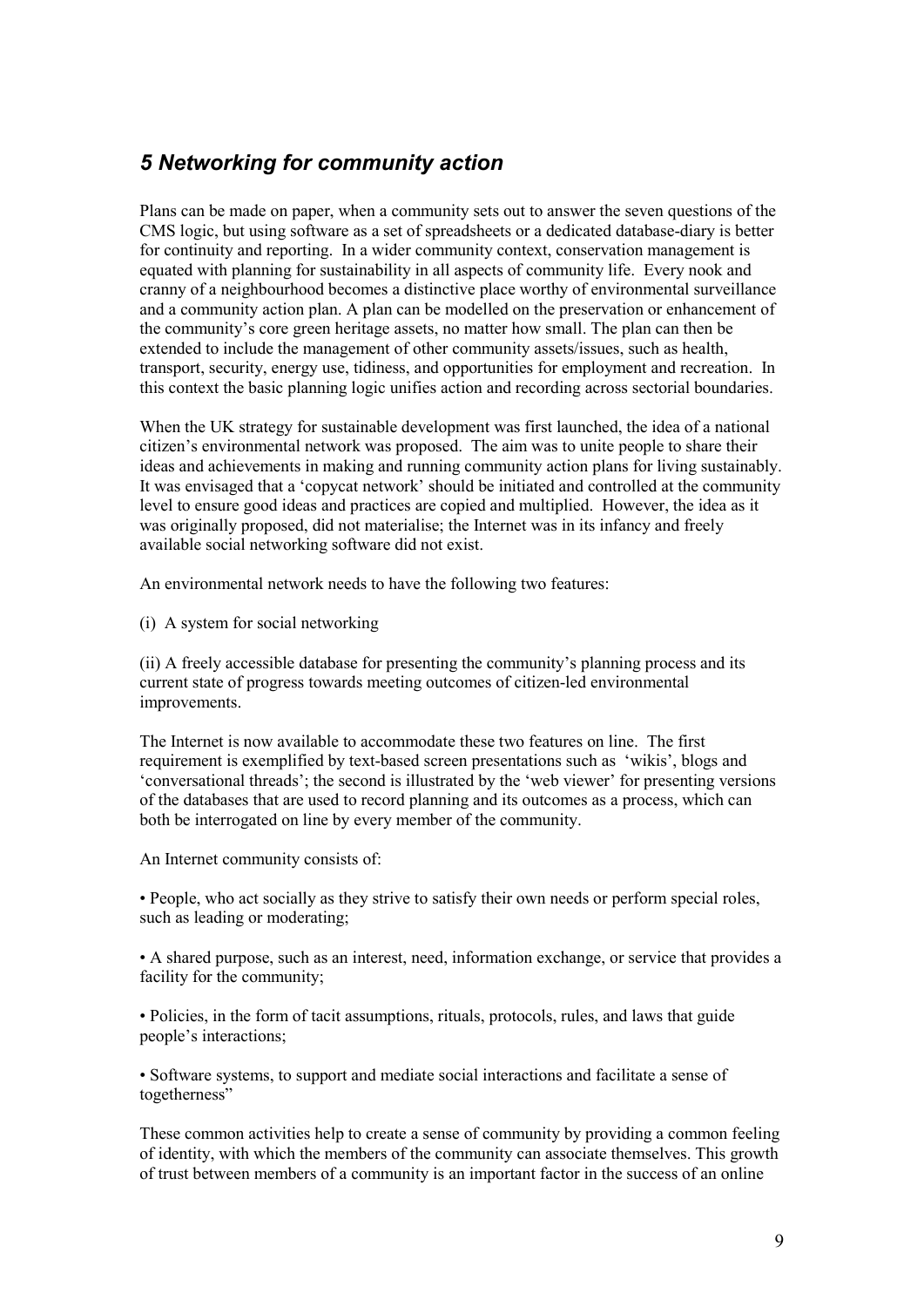community. The common factors that help shape the behaviour of community members become practiced habits that help to construct the norms and identity of the community as a whole. The strength of such a network is frequently perceived to impart a heightened vitality to the community, and contributes to a strong sense of community identity.

#### *Social networking*

Social networking is the process of initiating, developing and maintaining friendships and collegial or project sharing relationships for mutual benefit. Current discussions surrounding social networking deal with web-based or technology-mediated tools, interactions, and related phenomena, but social networking really takes place in many forms, including face to face. A community that is active in strong in planning and acting grows through social networking, a process in which the Internet is now a primary driver.

Much technology-facilitated social networking is done in the form of person-to-person exchanges that can be classified as question and answer, point and counterpoint, announcement and support, action and feedback.

Technologies that facilitate social networking tend to emphasize ease of use, spontaneity, personalization, exchange of contacts, and low-end voyeurism. Some technologies that are often considered social networking technologies may not be socially oriented in and of themselves, but the communities that form around such technologies often demonstrate key elements of social networking (for example, the discussion communities that form around collaboratively authored wiki content).

Online community networks are often developed and deployed to supplement residential faceto-face communities in an effort to revitalise and grow neighbourhoods and to revive civic engagement and local community identity in society. In this context, the ubiquity of the Internet enables and encourages users to pursue 'personalized networking' which leads to the emergence of private 'portfolios of sociability'. 'Proximity' is the factor in on line residential communities, which produces networked individualism. This gives online residential communities a competitive advantage over dispersed online communities. Residential networks allow residents to interact online and to continue developing online interaction offline, in real life and face to face. This offline and place-based dimension introduces challenges to the design, development and rollout of online community networks.

Reaching a critical mass of users is considered to be the key criterion of success and has been reported as one of the most common stumbling blocks: "If you build it, they will not necessarily come". However, other studies have shown that a critical mass of interconnected users alone is not sufficient for a community network to live up to higher expectations, such as increasing social capital in the community, fostering sociability and establishing community identity. Those geographic communities already rich in social capital may become richer thanks to community networks, and those communities poor in social capital may remain poor, or simply put, connectivity does not ensure community. Something else has to be done. The Internet neither destroys nor creates social capital, people do, and the Internet will not *automatically* offset the decline in more conventional forms of social capital, but it has that potential.

Some examples of popular social networking technologies include:

- asynchronous discussions via discussion boards or newsgroups
- instant messaging, e.g. MSN, AIM, and ICQ
- text-messaging or SMS
- message logging and sharing, such as Twitter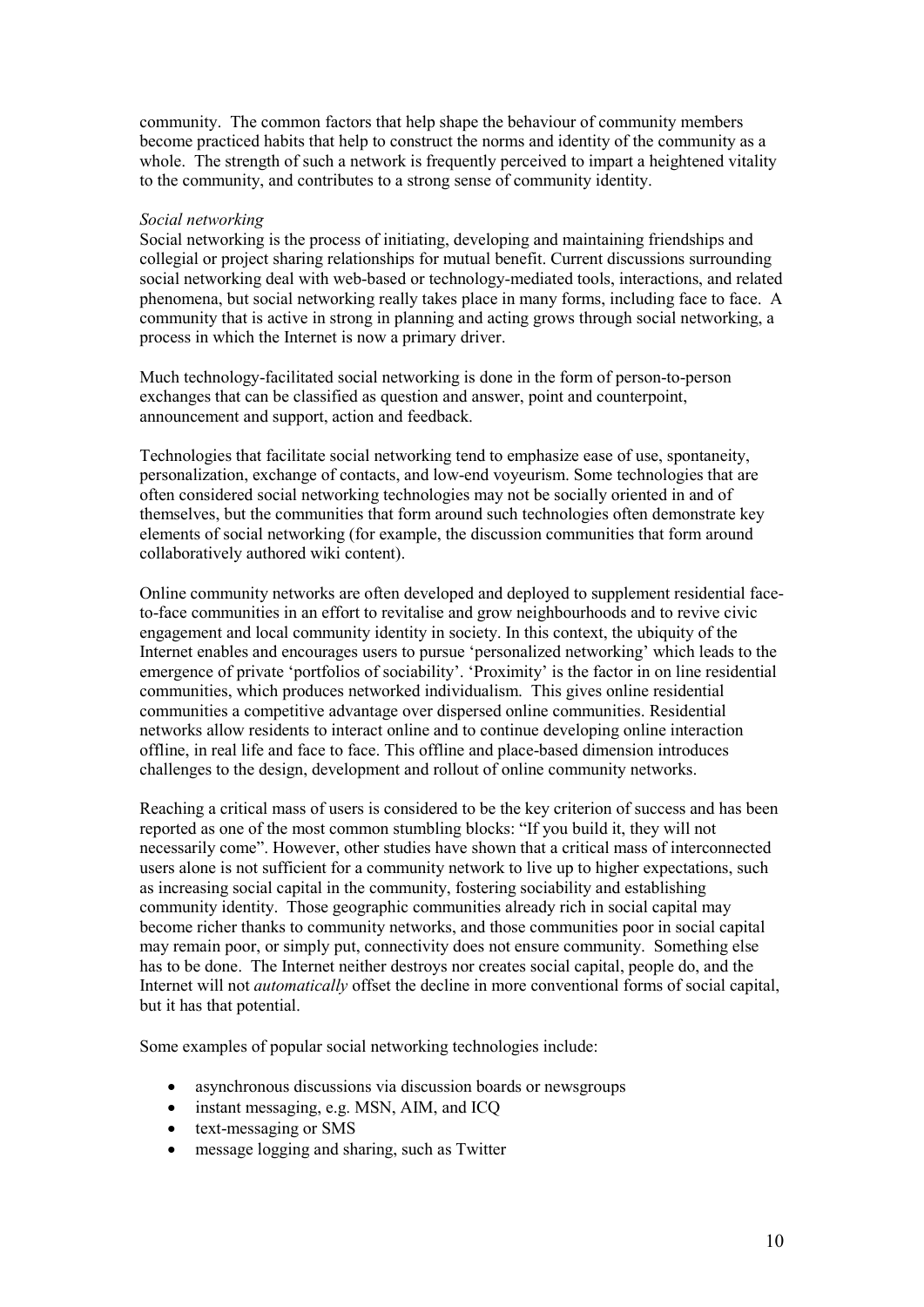- document sharing and controlled collaborative authoring, such as Zoho or Google Docs & Spreadsheets
- loosely structured collaborative authoring and information sharing, such as wikis.
- photo sharing, such as Flickr and Picasa
- video sharing, such as YouTube
- blogs (life-sharing, news analysis, and editorialising)
- online communities, such as Nings, Facebook, etc.
- Second Life sort of a combination of many of the above communication and collaborative tools.

Electronic networks may help support human networks and combat social exclusion provided there is sufficient access and support. Experience shows that most communities start as small emergent clusters organized around common interests or goals. Usually these clusters are isolated from each other. They are very small groups of 1-5 people or organizations that have connected out of necessity. Many of these small clusters are found in under-developed communities. If these clusters do not organize further, the community structure remains weak and under-producing. Without an active leader who takes responsibility for building a network spontaneous connections between groups emerge very slowly, or not all. This network leadership role is known as a *network weaver*. Instead of allowing these small clusters to drift in the hope of making a lucky connection, the weaver actively creates new interactions between the clusters. Through this activity useful community structures emerge. This process is not easy to start, to maintain and to spread.

Spreading know how, good ideas and achievements is vital so that a community knows where it stands. This requires groups coming together in geographical nodes, which then make connections with other nodes. Nodes can appear and coalesce in community facilities, such as churches and heritage centres. Establishing nodes is also vital for bringing new communities on board and to provide local training in the planning logic and how to use software. It was to serve these purposes that the ecomuseum emerged as an idea to promote the establishment of self-sustaining citizen's environmental networks.



"The greatest limiting factor in setting up a regional citizen's environmental network is to establish local training centres".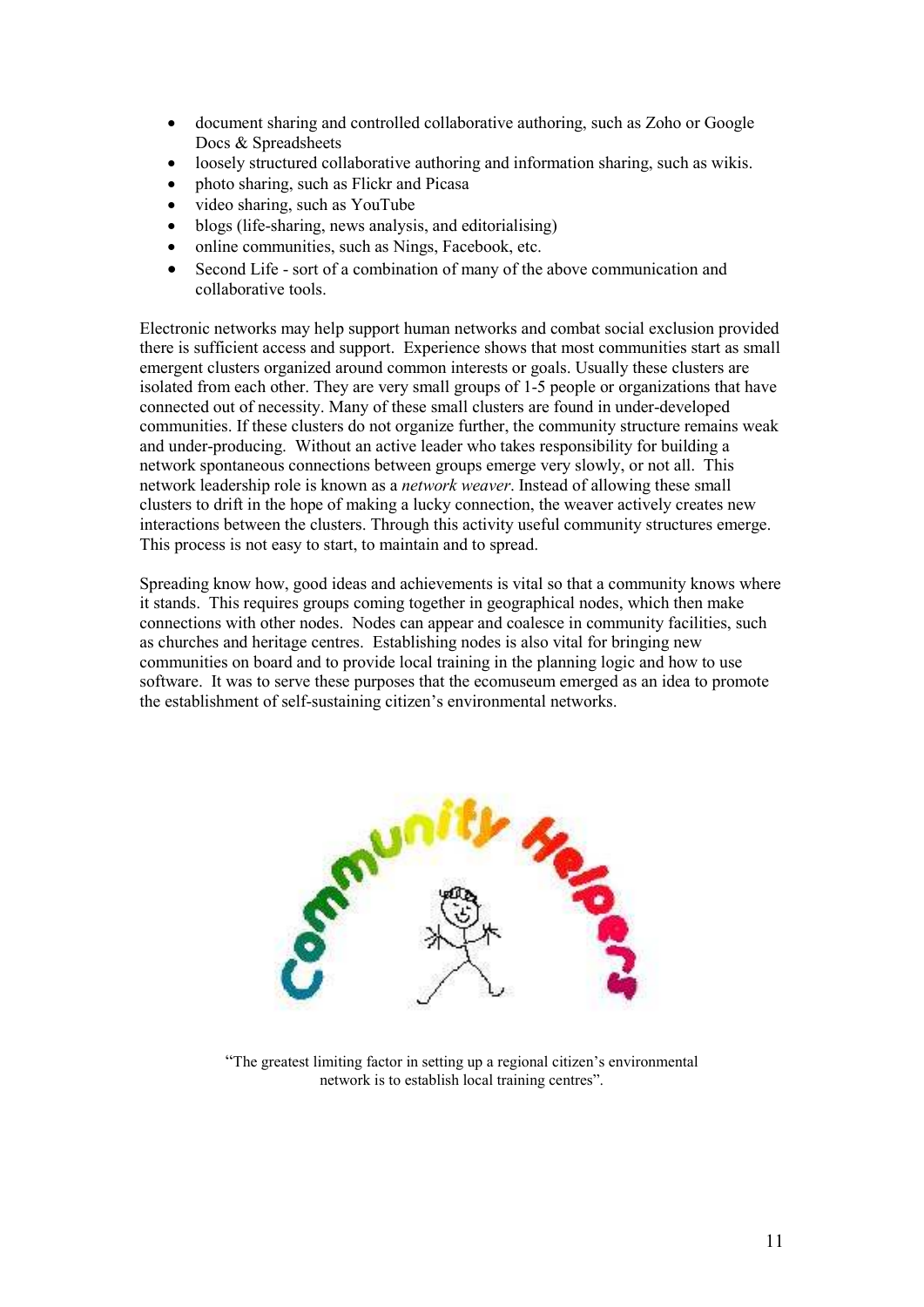### *6 Neighbourhood ecomuseums*

Introduced by the French museologist Hugues de Varine in 1971, the word ecomuseum is used to define a very special kind of museum based on an agreement by which a local community takes care of a place (M.Maggi, 2002, *Ecomusei. Guida europea*, Torino-Londra-Venezia, Umberto Allemandi & C.), where:

- agreement, means a long term commitment, not necessarily an obligation by the law;
- local community, means a local authority and a local population jointly;
- take care, means that some ethical commitment and a vision for a future kind of local development are needed;
- place, means not just a surface but complex layers of cultural, social, environmental values, which define a unique local heritage.

According to "*Declaration of Intent of the Long Net Workshop, Trento (Italy), May 2004"* an Ecomuseum is a dynamic way in which communities preserve, interpret, and manage their heritage for a sustainable development.

A 'dynamic way' means to go beyond the formal aspect of a museum, and beyond a simple set course, designed on paper. It is about designing real actions, able to change society and improve the landscape.

Community means a group with:

- general involvement;
- shared responsibilities;
- interchangeable roles: where public officers, representatives, volunteers and other local actors are all playing a vital role in an ecomuseum.

Ecomuseums are more properly defined by what they do rather than by what they are. Interest in ecomuseums is growing all the time. Museums of this type are now springing up all over Europe. Over 80% of such initiatives saw the light in the last 30 years, and the phenomenon multiplied notably in the 1980s. After the Second World War, the entire landscape and the economy of European countries had been turned upside down: factories closed, unemployment reached new levels, trades disappeared, traditions, customs and modes of life were wiped out. It is during this period of rapid transformation that the concept of the "Ecomuseum" came to life; partly to protect some of this complex heritage and also as a tool to help the concerned populations that gave a meaning to this heritage. Examples of abound in Europe and notably in France around the industrial parks of Eastern and Northern France that had been abandoned during the early 20th century.

The basic tasks of the ecomuseum do not differ from those of traditional museums and heritage centres to collect, document, study, conserve and communicate a given heritage. However, "new" museums differ from conventional museums in that they ascribe utilitarian value to the tasks of preservation and connect the work to non-museum aims, such as the presentation of ideas to promote living sustainably.

The area for the ecomuseum is referred to as a discrete territory, which can be a parish or electoral ward, or a region consisting of a group of these communities networked to a regional node, which could be a conventional museum (Fig 4). In the context of LEAP, the ecomuseum is could be seen as a virtual on-line entity using social networking software to present and explain its exhibits, in the form of pictures, videos, audio files and text documents.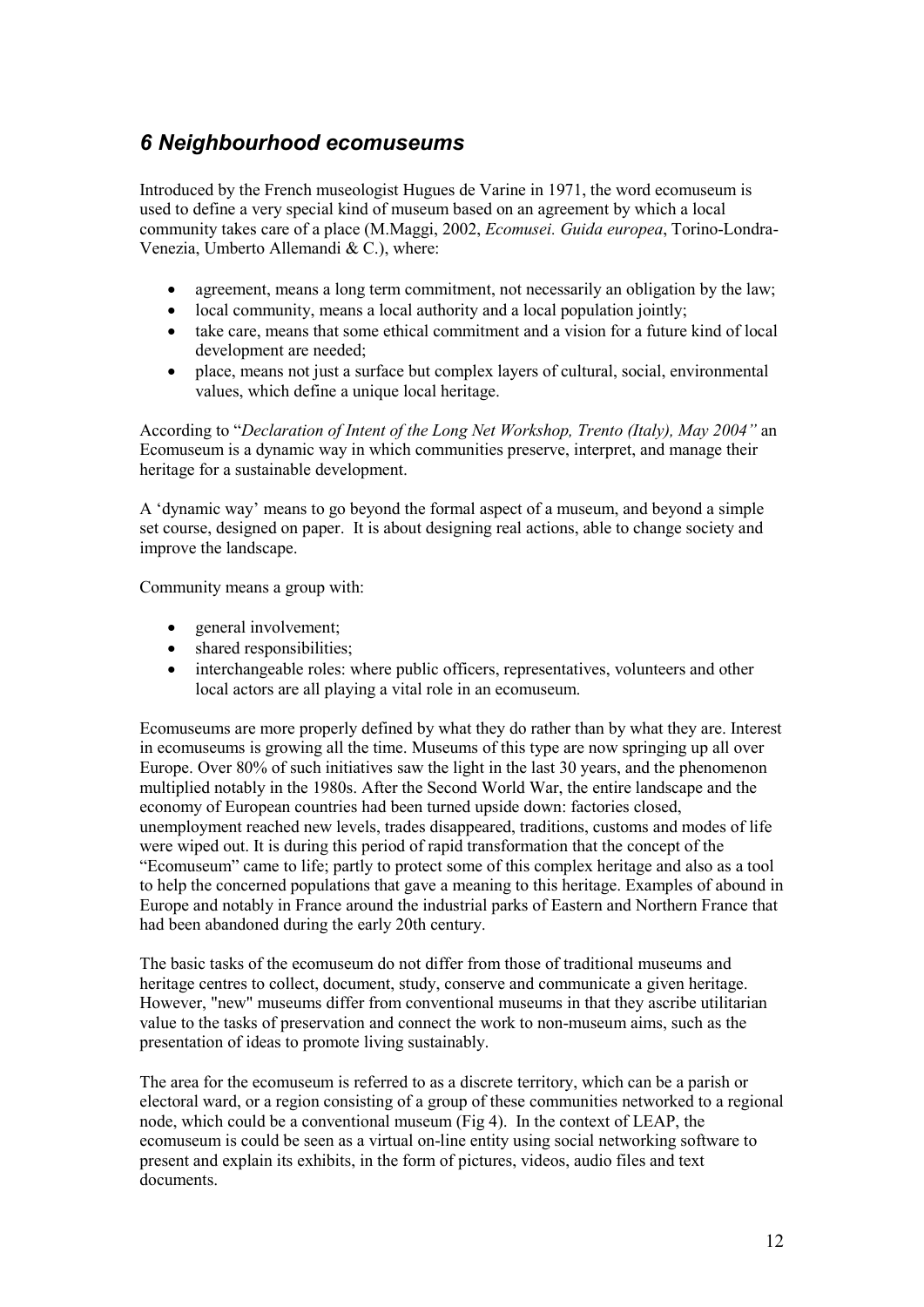Fig 4 Necklace models of ecomuseums





"To connect is to be human"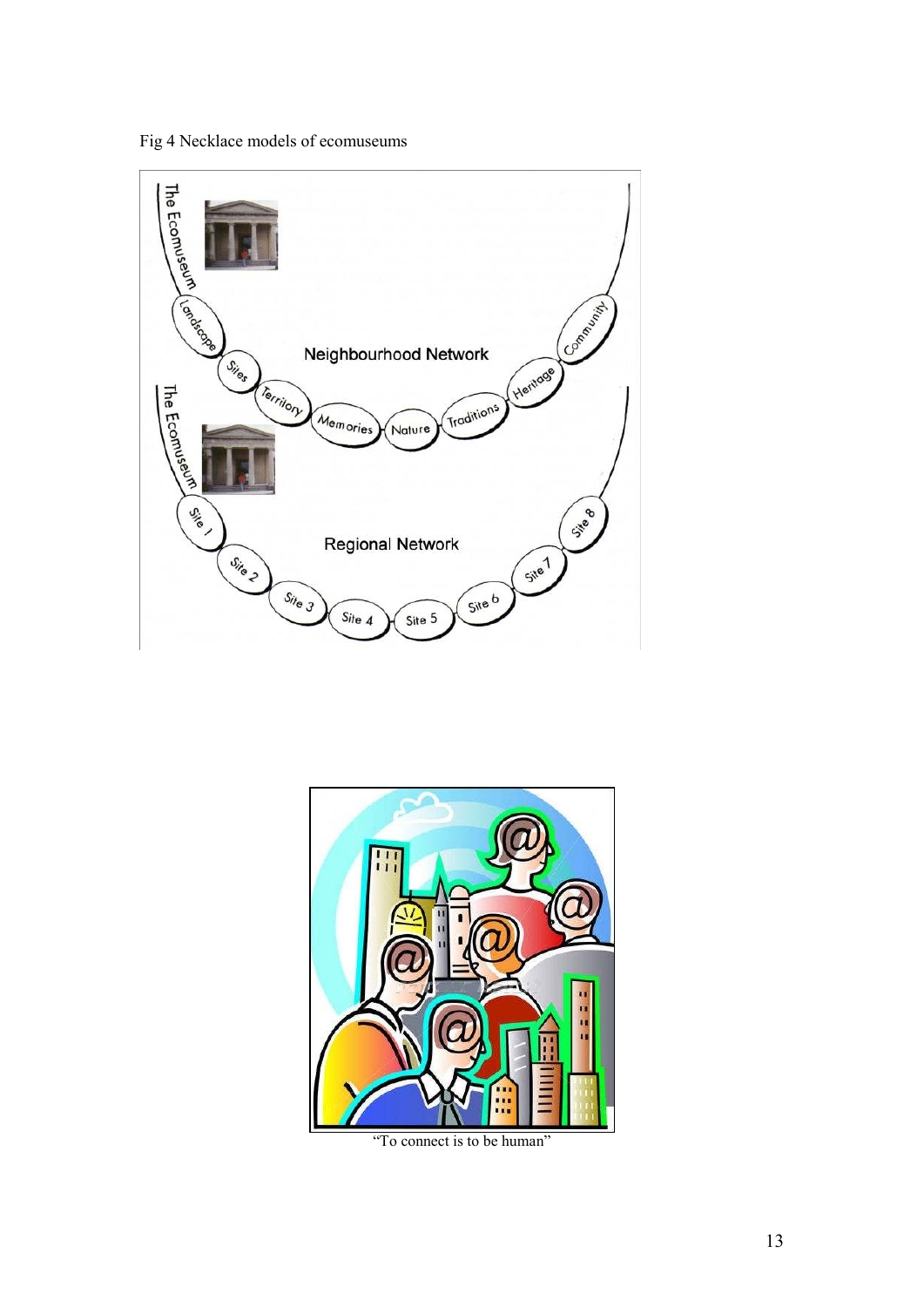### *7 An integrated model of localism*

Organisations of all sizes suffer from the consequences of internal functional barriers. This is a major pain point in government because because most major strategies require support from many different support groups. In order to break down these silos, each functional group and the individuals within it must understand how they fit into the core functions of bigger strategic frameworks. The problem is variously termed as Silo Thinking, Silo Vision, Silo Mentality or the Silo Effect. This is evident when departments, teams or staff, who may be high performers individually, fail to choreograph their activities to deliver their resources required to integrate with the inputs from others. This symptom is so widespread that it is often accepted as an inevitable problem within all organisations. Except that it is not inevitable. The problem with organizations that are trapped in this siloed mentality is that employees rarely study how their function relates to the inputs of others.

Silo thinking of this kind can only be overcome by all providers working to a common systems model, which for community development is described as a community resource map. The map defines the connections between stakeholders and those in support. It shows the alignment and deployment of the resources from a particular agency or department towards a clear set of objectives, with accountability for the efficiency and effectiveness of their application. Managers will then take responsibility for defining clearly what has to be achieved for their group to secure its successful integration into the mission.

Community resource mapping is a strategy for promoting inter-agency collaboration by better have access to a broad, comprehensive, and integrated system of services essential in achieving desired outcomes defined by the stakeholders. Community resource mapping can be used to improve education, workforce development, and economic development in a community by aligning available services and resources, streamlining those services and resources, and identifying areas of need. The idea of resource mapping builds on the community's strengths by increasing the frequency, duration, intensity, and quality of services and supports in the community. It is a route map to organize information and give direction to meet a common community goal. As a result of resource mapping, people have more flexibility and choice in navigating the system, whether they be providers or stakeholders.

Community resource mapping is particularly important as a strategy for improving outcomes for communities with complex and varied needs. When collectively pooled, resources for such communities can create a synergy that produces services well beyond the scope of what any single provider can hope to mobilize. The alignment of resources, streamlining of resources, and identification of service gaps within the community enables educators and service providers to (a) understand the full range of services available to different members within a community, (b) more efficiently provide the specific supports needed by each, and (c) develop new services and supports targeted to fill existing gaps.

An example of a community resource map is presented in Fig 4. It is a system designed to funnel services from departments within the Welsh government, local government and partner agencies, so that national community development strategies can be more effectively integrated into communities who are making action plans to increase their well being. It was outlined at the 'Environmental Event' held in Cardiff, in May 2012 and was later developed into the 'cynefin' system for promoting place-based community action plans.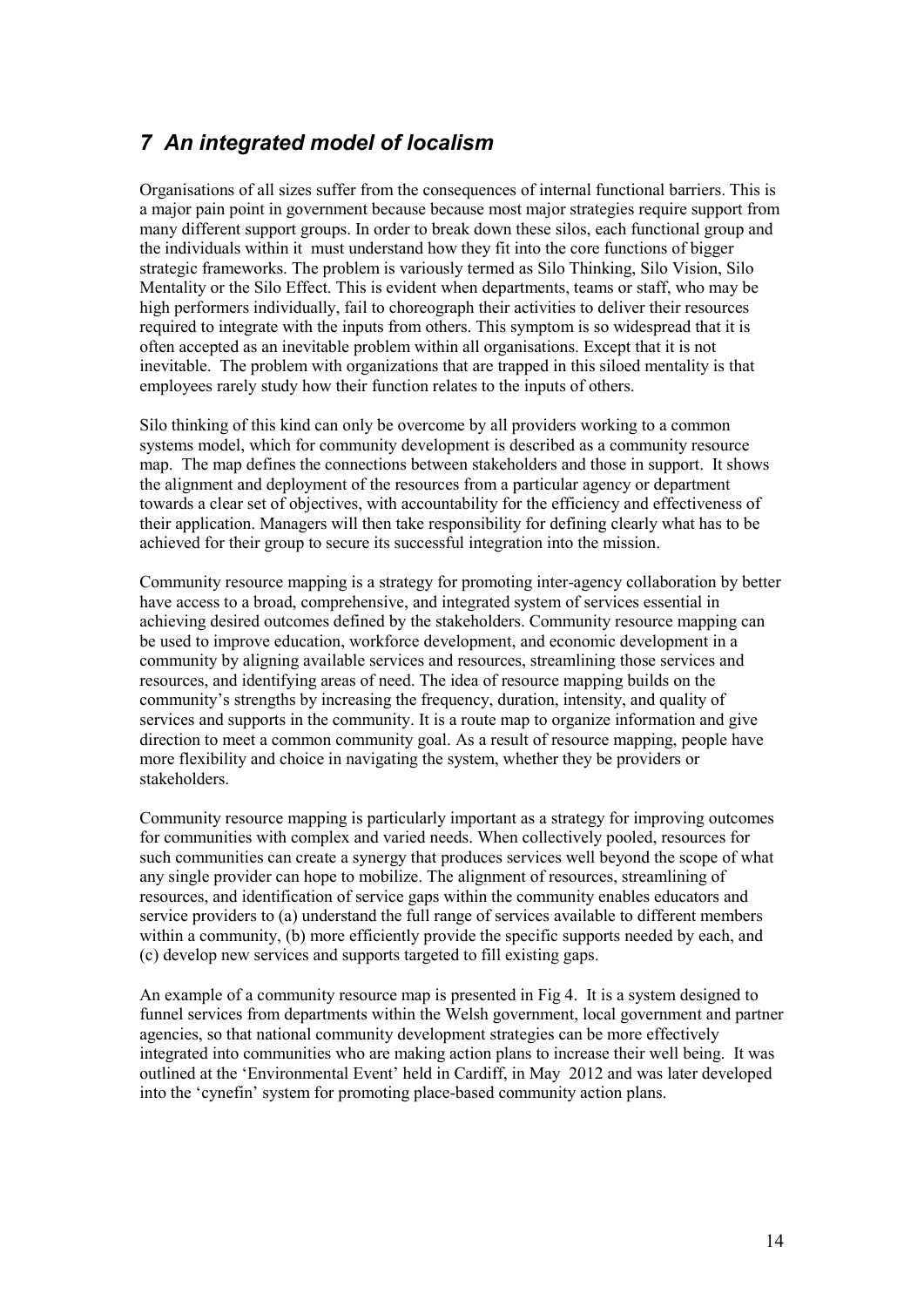

Fig 5 Community resource map for integrating top-down support for bottom-up needs

![](_page_14_Figure_2.jpeg)

"Everyone is a piece in the community jigsaw"